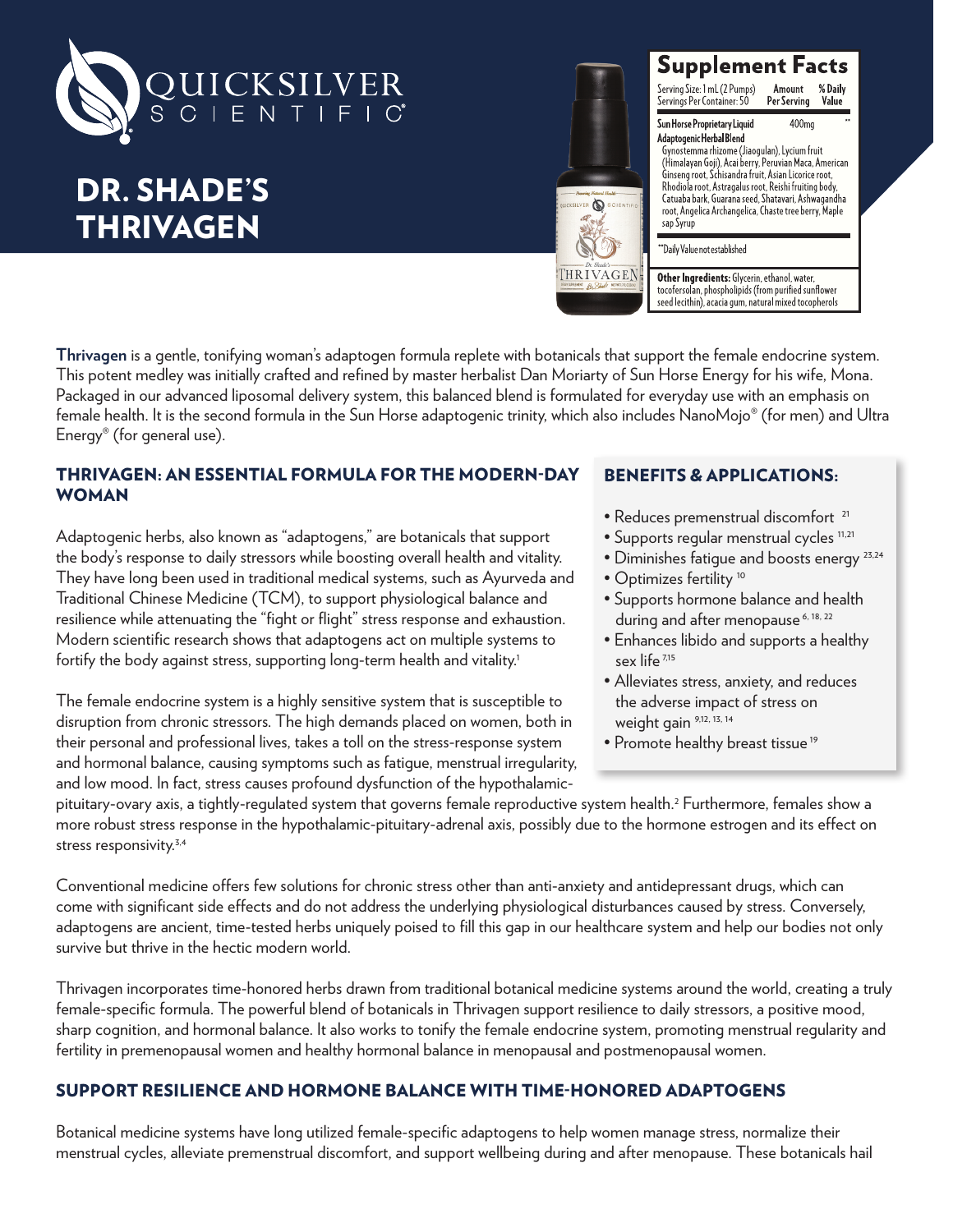from diverse regions of the globe and we have selected the very best in this formula to support vibrant female health.

#### Maca Root

Maca root (Lepidium meyenii), also referred to as "Peruvian ginseng," is an herbaceous plant native to the high, forbidding Andes mountains of Peru. It has traditionally been used by Andean people as a tonic for stress, fatique, fertility, and libido.<sup>5</sup>

In a double-blind, randomized clinical trial, two months of supplementation with maca root increased estradiol, lowered cortisol and adrenocorticotropic hormone (ACTH), and alleviated menopausal symptoms in postmenopausal women. Excitingly, four months of maca supplementation improved bone density in these same women. Moreover, maca did not trigger any of the adverse symptoms associated with pharmaceutical hormone replacement therapy (HRT), such as increased blood pressure and body weight, depression, and mood swings.<sup>6</sup> Maca has also been found to alleviate female sexual dysfunction caused by selective serotonin reuptake inhibitors (SSRIs), a class of drug commonly prescribed for depression.<sup>7</sup>

Maca does not contain any phytoestrogens or other plant-based hormones; instead, it exerts beneficial health effects by toning the hypothalamic-pituitary-ovarian (HPO) axis.

## Chinese Licorice

Chinese licorice root (Glycyrrhiza uralensis) is considered a "guide drug" used to enhance the efficacy of other ingredients in botanical formulas.8 Chinese licorice root may potentiate the stress-reducing effects of adaptogens by modulating cortisol levels. Glycyrrhizic acid, a principal constituent of licorice root, inhibits the activity of the enzyme 11β-hydroxysteroid dehydrogenase, preventing the conversion of cortisol into the inactive hormone cortisone.<sup>9</sup> By supporting optimal levels of cortisol, neither too little nor too much, licorice root acts as a mild tonic for resilience and vitality.

## Shatavari

Shatavari (Asparagus racemosus) is an herbaceous member of the asparagus family that grows in tropical and subtropical parts of India. Shatavari is the primary rejuvenating tonic for females in traditional Indian Ayurvedic medicine, used to promote vitality, resilience, fertility, and longevity.10

Shatavari contains steroidal saponins that normalize ovulation and increase libido, and balance estrogen, follicle-stimulating hormone (FSH), and luteinizing hormone (LH) levels.<sup>11</sup> In menopausal women with low estrogen, Shatavari phytoestrogens bind to empty estrogen receptor sites, stimulating beneficial estrogenic activity. In premenopausal women with excessive estrogen levels, Shatavari phytoestrogens may have an anti-estrogenic effect by preventing endogenous estrogen from occupying these receptors.<sup>10</sup> Shatavari isoflavones offer antioxidant properties that may enhance fertility by quenching oxidative stress, a phenomenon that depreciates ovary physiology and oocyte quality.

#### Ashwagandha

Ashwagandha root (Withania somnifera) is one of the most celebrated and well-studied adaptogens, used for millennia in Ayurvedic medicine. Ashwagandha decreases cortisol levels, increases parasympathetic nervous system activity, colloquially known as the "rest and digest" response, and supports healthy body weight in adults under chronic stress.<sup>12, 13, 14</sup> Ashwagandha has also been found to improve sexual function in healthy women.<sup>15</sup> Finally, it reduces sleep latency and improves sleep quality, boosting the restorative quality of sleep.<sup>16</sup>

#### Angelica

Angelica root (Angelica archangelica), also known as Dong Quai in TCM, is a time-honored female tonic that can support feminine issues such as irregular menstruation, PMS, and hot flashes.<sup>17</sup> Dong Quai may be most effective when used in combination with other herbs that support the female endocrine system.18 Angelica also appears to support breast health, inhibiting the aberrant growth of breast cells.<sup>19</sup> The exact mechanisms of action of Angelica on the female physiology remain unknown, as it does not appear to contain phytoestrogens.<sup>20</sup>